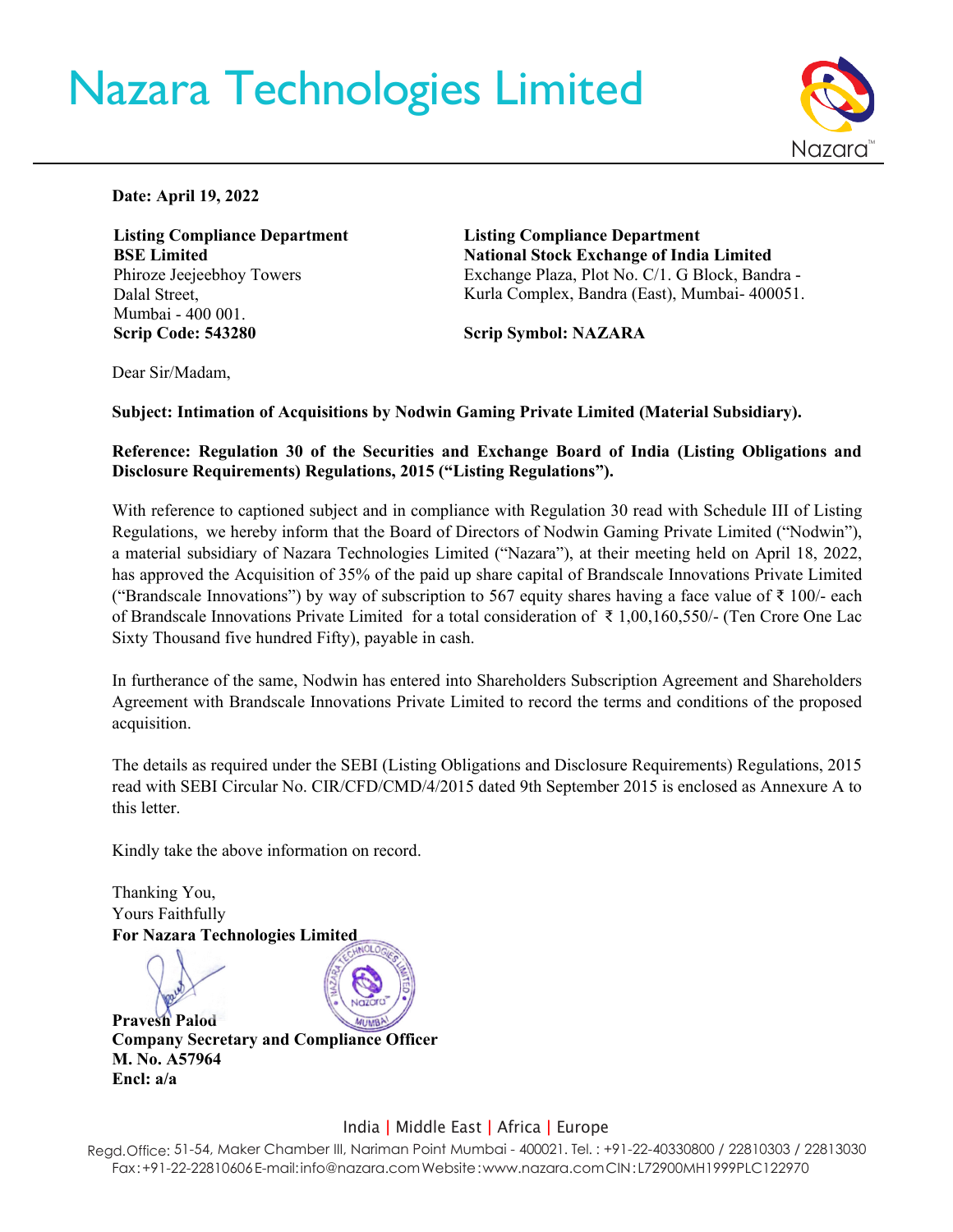# Nazara Technologies Limited



#### **Annexure A**

**The details as required under the SEBI (Listing Obligations and Disclosure Requirements) Regulations, 2015 read with SEBI Circular No. CIR/CFD/CMD/4/2015 dated 9th September 2015 is as under:**

| Sr. No | <b>Particulars</b>                                                                                                                                                                                                | <b>Details</b>                                                                                                                                                                                                                                                                                                                                                      |
|--------|-------------------------------------------------------------------------------------------------------------------------------------------------------------------------------------------------------------------|---------------------------------------------------------------------------------------------------------------------------------------------------------------------------------------------------------------------------------------------------------------------------------------------------------------------------------------------------------------------|
|        | Name of the Target Entity details in brief<br>such as size, turnover, etc.                                                                                                                                        | <b>Brandscale</b><br>Innovations<br>Private<br>Limited<br>("Brandscale Innovations")                                                                                                                                                                                                                                                                                |
|        |                                                                                                                                                                                                                   | The Board of Directors of Nodwin has approved<br>the acquisition of 35% equity stake in Brandscale<br>Innovations through Shareholders Subscription<br>Agreement and Shareholders Agreement.                                                                                                                                                                        |
|        |                                                                                                                                                                                                                   | Incorporated on October 14, 2021                                                                                                                                                                                                                                                                                                                                    |
|        |                                                                                                                                                                                                                   | Authorised Share Capital: ₹ 5,00,000/-                                                                                                                                                                                                                                                                                                                              |
|        |                                                                                                                                                                                                                   | Paid Up Share Capital: ₹ 1,00,000/-                                                                                                                                                                                                                                                                                                                                 |
|        |                                                                                                                                                                                                                   | The Company is newly incorporated entity and<br>does not have history of turnover.                                                                                                                                                                                                                                                                                  |
| 2.     | Whether the acquisition would fall within<br>related party transaction(s) and whether<br>the promoter/ promoter group/ group<br>companies have any interest in the entity                                         | Investment in Brandscale Innovations does not<br>fall under related party transactions as per the<br>provisions of the Companies Act, 2013.                                                                                                                                                                                                                         |
|        | being acquired?<br>If yes, nature of interest and details<br>thereof and whether the same is done at<br>"arm's length"                                                                                            | The promoter/ promoter group / group companies<br>of the Company do not have any interest in<br>Brandscale Innovation, whose Equity shares have<br>been acquired.                                                                                                                                                                                                   |
| 3      | Industry to which the entity being<br>acquired belongs                                                                                                                                                            | Gaming Accessories                                                                                                                                                                                                                                                                                                                                                  |
| 4      | Objects and effects of acquisition<br>(including but not limited to, disclosure<br>of reasons for acquisition of target entity,<br>if the business is outside the main line of<br>business of the listed entity). | Brandscale Innovations Private Limited deals in<br>the business of trading, manufacturing gaming<br>accessories including but not limited to audio<br>headphones and other gaming accessories across<br>computer and mobile. The proposal investment<br>is part of Nodwin's growth strategy to unlock<br>power of its community and strengthen its D2C<br>revenues. |
| 5      | Brief details of any governmental or<br>regulatory approvals required for the<br>acquisition;                                                                                                                     | No such approval required                                                                                                                                                                                                                                                                                                                                           |
| 6      | Indicative time period for completion of<br>acquisition                                                                                                                                                           | Approximately one (1) month                                                                                                                                                                                                                                                                                                                                         |

### India | Middle East | Africa | Europe

Regd.Office: 51-54, Maker Chamber III, Nariman Point Mumbai - 400021. Tel. : +91-22-40330800 / 22810303 / 22813030 Fax:+91-22-22810606E-mail[:info@nazara.comW](mailto:info@nazara.com)ebsite[:www.nazara.comC](http://www.nazara.com/)IN: L72900MH1999PLC122970